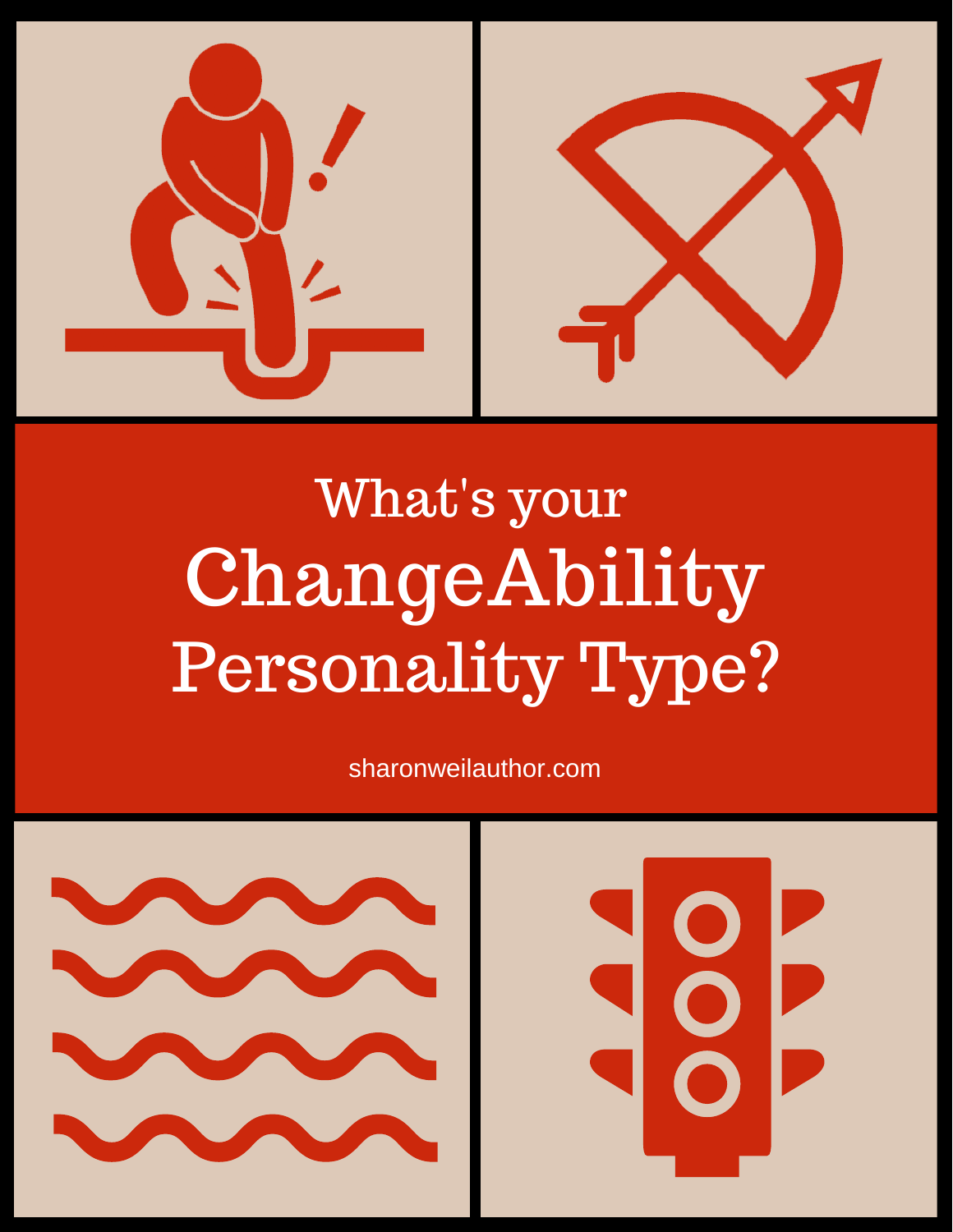| What do you do when life                                                                                | What is your go-to response                                                                                                                                                                                                |
|---------------------------------------------------------------------------------------------------------|----------------------------------------------------------------------------------------------------------------------------------------------------------------------------------------------------------------------------|
| throws you a curve ball?                                                                                | when you face a life change?                                                                                                                                                                                               |
| A. Stand still and wait for things to calm down.                                                        | A. Freeze. I am usually resistant to change.                                                                                                                                                                               |
| I never make a rash decision.                                                                           | B. I go forward. I am generally unafraid of                                                                                                                                                                                |
| B. Rush forward. I can't wait for a new                                                                 | change.                                                                                                                                                                                                                    |
| beginning!                                                                                              | C. Look for signs I'm on the right path. I ask                                                                                                                                                                             |
| C. Ask my closest friends about the change                                                              | others for guidance or pay attention to clues                                                                                                                                                                              |
| for guidance.                                                                                           | in my environment.                                                                                                                                                                                                         |
| D. Make a list of pros and cons. I want to be                                                           | D. I resist change at first but then act fast                                                                                                                                                                              |
| sure. After all, I could change my mind.                                                                | once I'm committed to a new beginning.                                                                                                                                                                                     |
|                                                                                                         |                                                                                                                                                                                                                            |
| Choose the word you most<br>associate with change?<br>A. Daunting<br><b>B.</b> Exciting<br>C.Meaningful | Change, to you, means<br>A. Life circumstances beyond my control.<br>B. What makes life interesting. Without it, I<br>feel restless or get bored.<br>C. Life lessons to experience, including<br>opportunities for growth. |

If you scored more **A** answers, you are a **Planting Your Feet** personality type.

If you scored more **B** answers, you are a **Ready, Fire, Aim** personality type.

If you scored more **C** answers, you have an **In the Flow** personality type.

If you scored more **D** answers, you have a **Stop and Start** personality type.

You might resonate with more than one type. Read them all, and then find out how you can become a **ChangeAbility Virtuoso.**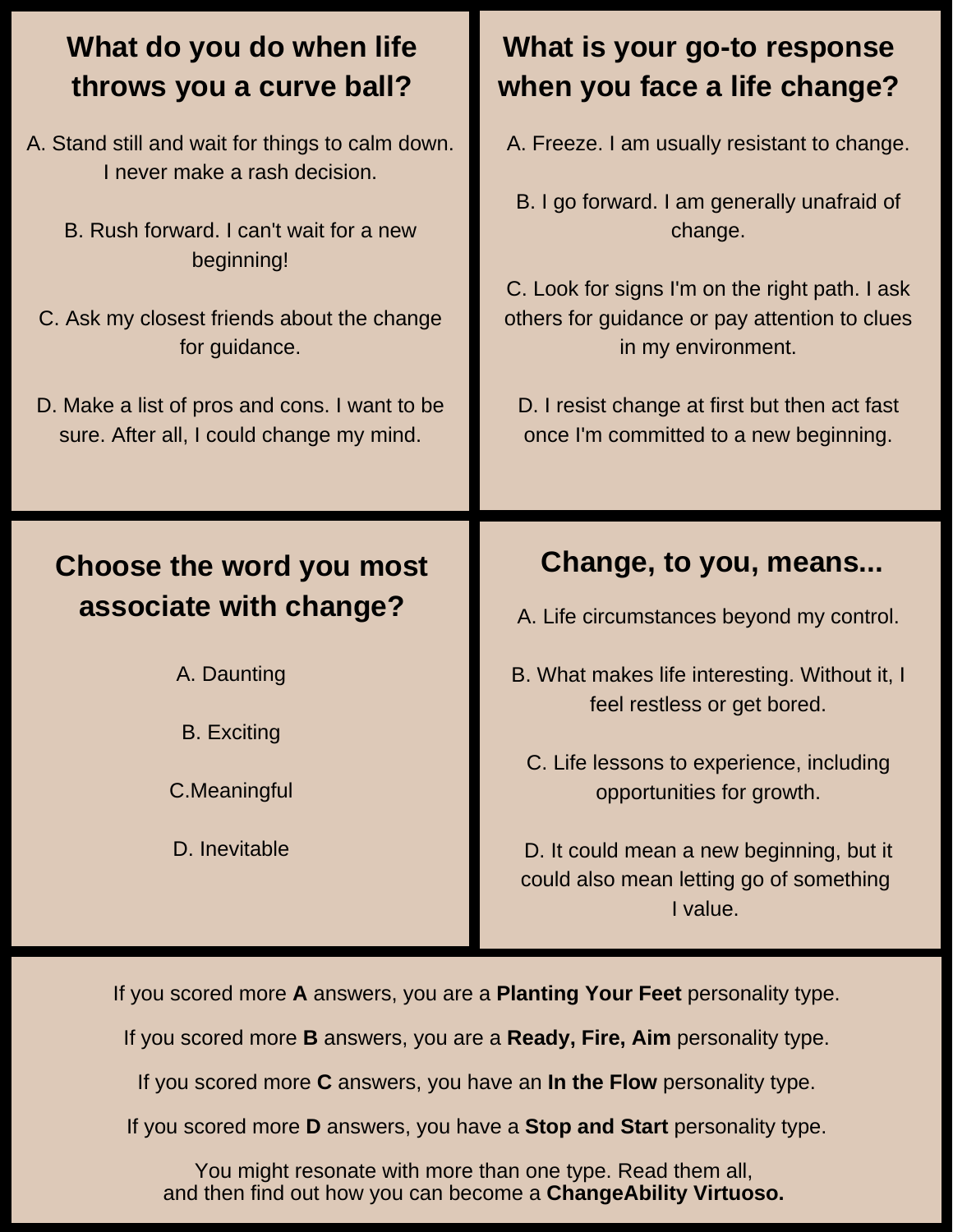

### Planting Your Feet

- Find comfort in the familiar
- Slow to adjust
- Resistant to change
- Fear of unknown

**Positive Traits:** Dedicated, loyal, trustworthy, sentimental, a guardian, reverence for history

**Challenges:** Stubborn, afraid of change, denial of change, procrastination, unhealthy attachments

If you are a "**Planting your Feet**" personality type, you resist change. You might fear the unknown of what's ahead, and when change comes into your life, you come to a standstill. Because of this, you might even feel stuck in life from time to time. For example, you might stay at your job despite being unsatisfied with your work. Or maybe you stay in the same house even though it no longer meets your needs. You may tell yourself, it's easier to stay put than go through the hassle of starting something new. However, sometimes, change is exciting and opens doors of possibility in your life. Sometimes, change is uncomfortably inevitable, and other times, it is like a breath of fresh air! The question is: How will you move with change?

You look back on your life with reverence for history and nostalgia. You have learned to appreciate life's ups and downs, and you are steadfast and loyal despite challenging circumstances. Your friends and family members might consider you a reliable, dependable person upon whom they can rely.

You might find yourself adopting coping mechanisms when change happens. You might hold on to material possessions, collecting objects from past experiences. You could tend to eat more during times of change, too. These are two ways you might try to find grounding and stability during times of rapid change.

**What might help**? Of the **Seven Principles for Change** outlined in *ChangeAbility: How Artists, Activists, and Awakeners Navigate Change*, these are ones that are best for you:

#### **Find Community**

Seek support from others and connect with friends. Remember you are not alone.

#### **Spark Fire**

Allow passion to fuel your change. Act on behalf of who or what you love.

#### **Proceed Incrementally**

Adopt a step-by-step strategy, focusing on one move at a time. Outline a plan, and course-correct if necessary.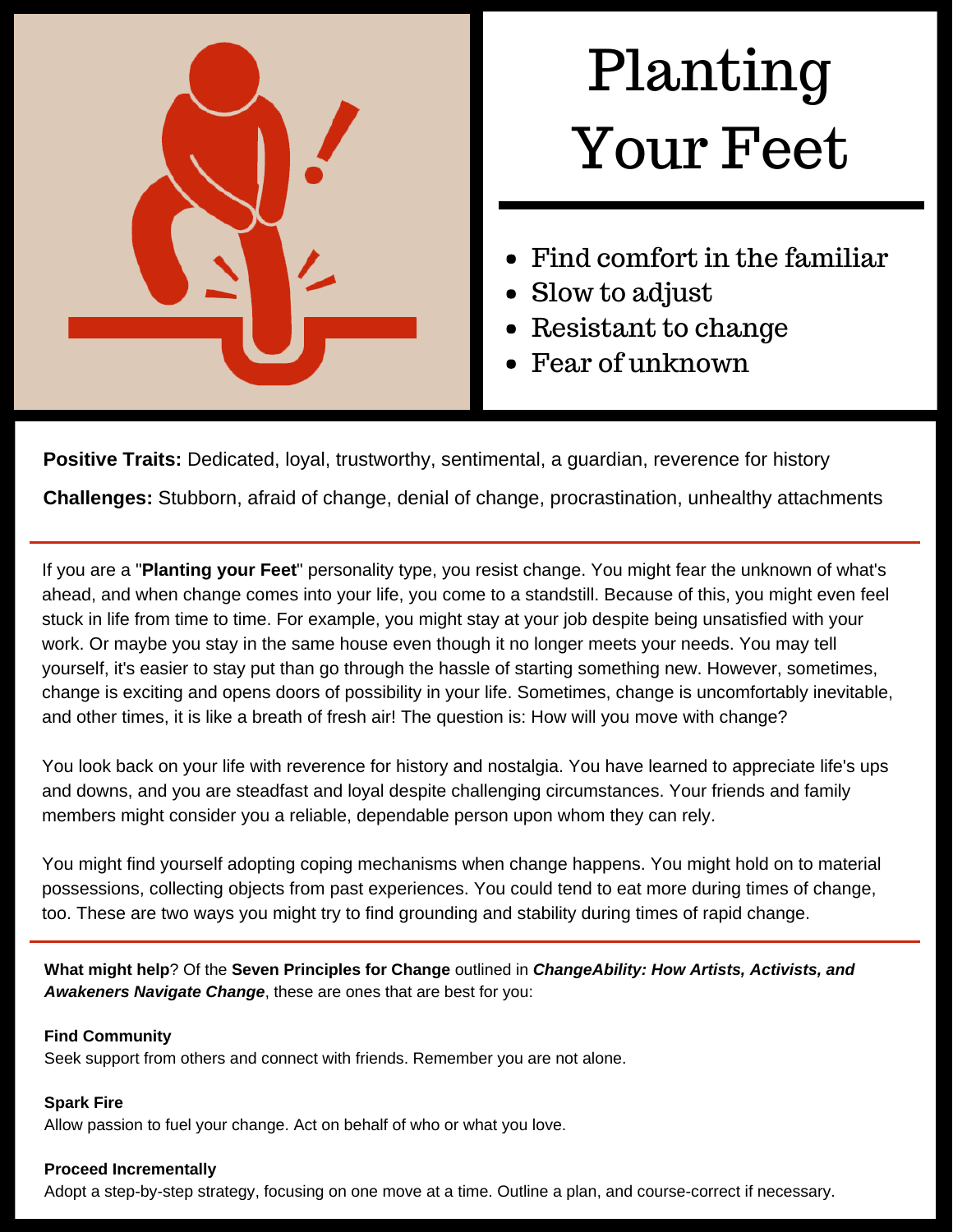## Stop and Start

- Slow to accept change, then acts quickly OR...
- Takes fast steps forward and then stops
- One step forward, two back
- Changes may seem rash but are carefully thought out

**Positive Traits**: Thoughtful, self-aware, cautious, practical, motivated, ambitious **Challenges**: Easily overwhelmed, anxious about change, prone to mental chatter, reluctant

If you are a "**Stop and Start**" personality type, you go through periods of rapid change and then put on the brakes. You might initiate change, but then when it starts to become real, you could change your mind and backtrack. Conversely, you may do the opposite. You might avoid making changes in your life and then make sudden, swift changes only after you have thoroughly ruminated about your changes. After a long time with the brakes on, when you finally move forward, you act fast! You vacillate between these change paradigms, but what underlies both is a fear of change and a slight tendency toward perfectionism.

The truth is: You just need more time to adjust to the speed of change, and you need time to intellectually process your life changes. Your fear stems from a lack of trust in the future and in your ability to make the right decision. Doubt can be a limiting factor, but you can overcome that by focusing on the positive and having faith.

To cope with your fear of the unknown during times of change when you are feeling stuck, you might need more time alone. You may even feel withdrawn from others, more tired, and need more self-care. However, in these times, others can be a source of support and assistance.

If you are a "**Stop and Start**" personality type, you may feel overwhelmed during times of transition, especially if your change is unexpected. You could try to gain control by trying to organize yourself in any way possible. You thrive when you have clear and tangible steps to take, a to-do list to follow, and a strategy for moving forward.

**What might help?** Of the **Seven Principles for Change** outlined in *ChangeAbility: How Artists, Activists, and Awakeners Navigate Change*, these are ones that are best for you:

#### **Find Community**

Reach out to others for support, and connect with others going through similar life circumstances. You are never alone!

#### **Have Hope**

Remain optimistic, and hope for successful outcomes. Remember your individual change is part of a greater unfolding story.

#### **Listen Deeply**

Listen to trusted friends and your own intuition for guidance. Seek wisdom from others.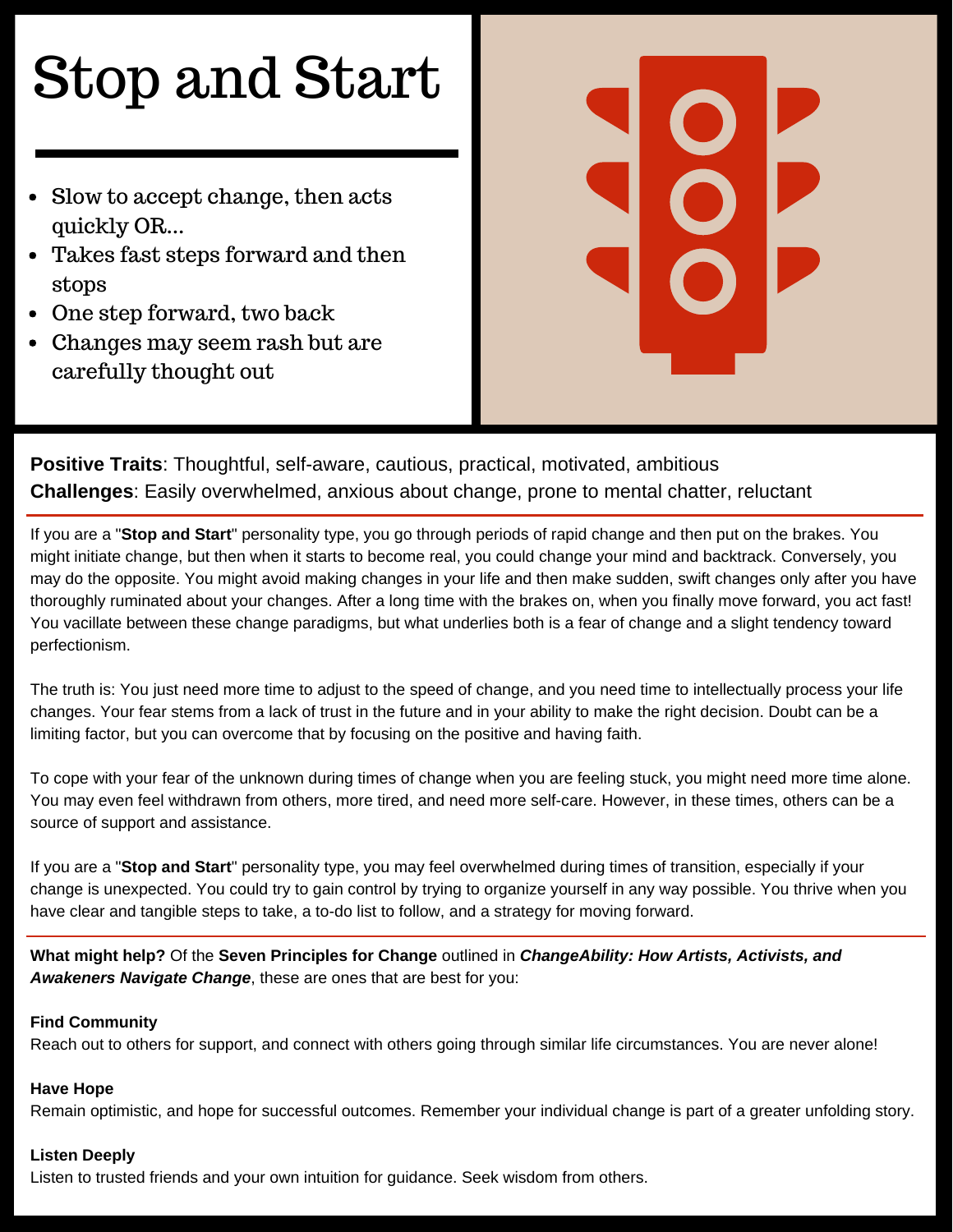## Ready, Fire, Aim

- Impulsive
- Risk-taker, you'll take a chance
- Make a change before you have a fully-formed plan
- Might change your mind



**Positive Traits:** Innately hopeful, enthusiastic, courageous, adventurous, self-directed, determined **Challenges:** Impulsive, anxious, restless, easily distracted, scattered

If you are a "**Ready, Fire, Aim**" personality type, you crave adventure and the excitement of racing into the unknown. You thrive during times of transition. If you feel held back by any external circumstances, you can get restless and frustrated. This is never comfortable for a **Ready, Fire, Aim** person. Because change energizes you, you may jump ahead into a new chapter of life, often without fully planning the details. You might even reflect back on the past and feel regret or disappointment as a result of the rapid change.

Sometimes, when one aspect of your life changes, it may spur a domino effect, and you could find yourself swept up in a whirlwind of change. When this happens, you might let go of people, places, or things, setting out for a new adventure. On the positive side, you are not affected by fear or resistance, and you may even have an extra dose of courage propelling you forward. On the downside, however, you could experience grief later in life, after the change settles and you finally have a chance to reflect.

You might find yourself staying busy as a coping mechanism to keep from allowing fear to creep into your conscious awareness. In order to maintain momentum, you move fast, often without letting anyone's opinions dissuade you from going ahead. During times of change, you benefit from grounding, finding stability, and taking things a bit slower.

**What can help?** Of the *Seven Principles for Change* outlined in **ChangeAbility: How Artists, Activists, and Awakeners Navigate Change**, these are ones that are best for you:

#### **Bring Awareness**

Slow down and pay attention to your emotions and thoughts. Be aware of your breath and body.

#### **Align with Nature**

Spend time in nature grounding your energy. Connect to the cycles and seasons to witness the synchronized way nature changes.

### **Proceed Incrementally**

Have the patience to find the right strategy before proceeding. If not, a course-correction is inevitable.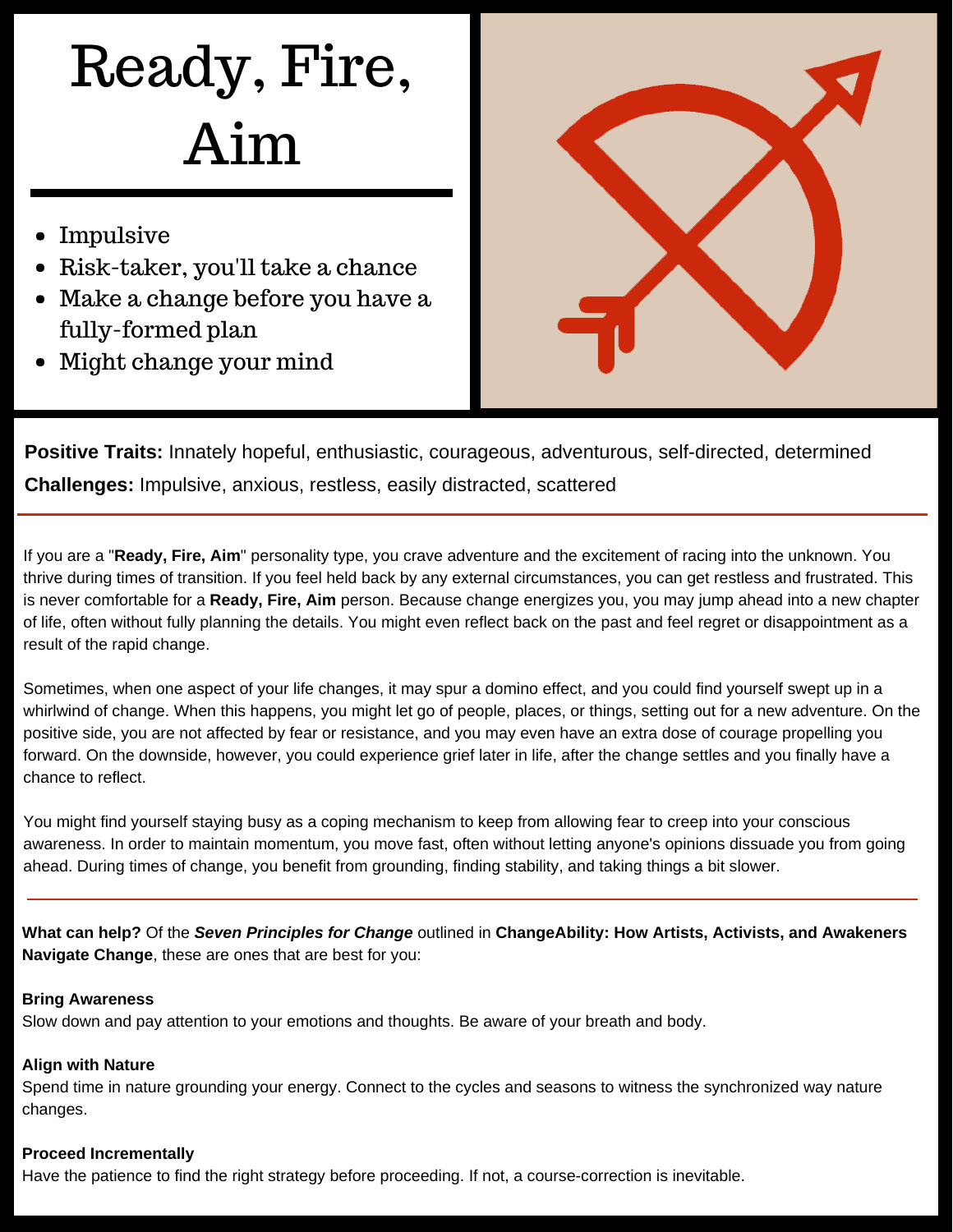

### In the Flow

- Observes first
- Gathers the details
- Cautiously optimistic
- Willing to let go
- Seeks external approval

**Positive Traits**: Adaptable, relational, considerate, thoughtful, aware, in tune with nature **Challenges**: Indecisive, insecure, fear of disappointing others, overly analytical

If you are an "**In the Flow**" personality type, you wait for external signals before making a change. You might follow signs or signals you receive in your environment. The symbolism of the hawk flying overhead might be a message for you. You seek others' opinions before initiating a change in your life and check for validation. When unexpected changes occur, you observe before acting, and you step into the existing current of change. Once you do make a move, you allow yourself to be carried and remain optimistic about the outcomes. You might even look for a greater purpose or ask yourself, "What can I learn from this?"

Your own changes flow with those of others in your life and in your environment. At times, you might feel led by these shifting currents, and you might feel a need to direct your own course. Insecurity can be an issue for the **In the Flow** personality type, which leads to your need for external validation.

Your change challenge is that you can rely too much on external sources to inform your internal sense of direction. You love gathering data, making lists of pros and cons, and hearing what others have to say. However, you run into problems when you have too many contrasting ideas. You can become indecisive analyzing all of that information! Your best bet? Pay attention to your intuition and trust your heart. As an other-directed individual, you are caring and compassionate, in tune with others. In times of change, focus on your needs and desires. Self-care is extra important for you, as well as maintaining a step-by-step plan to help you maintain a sense of order in your life.

**What might help**? Of the **Seven Principles for Change** outlined in *ChangeAbility: How Artists, Activists, and Awakeners Navigate Change*, these are ones that are best for you:

#### **Spark Fire**

Find passion from within to motivate you to move through change.

#### **Bring Awareness**

Listen to only those you trust. Most importantly, listen to your heart. You might even journal or meditate to tune into your intuition.

### **Proceed Incrementally**

Understand that when the current of change takes you too far afield, you can stop and make course-corrections.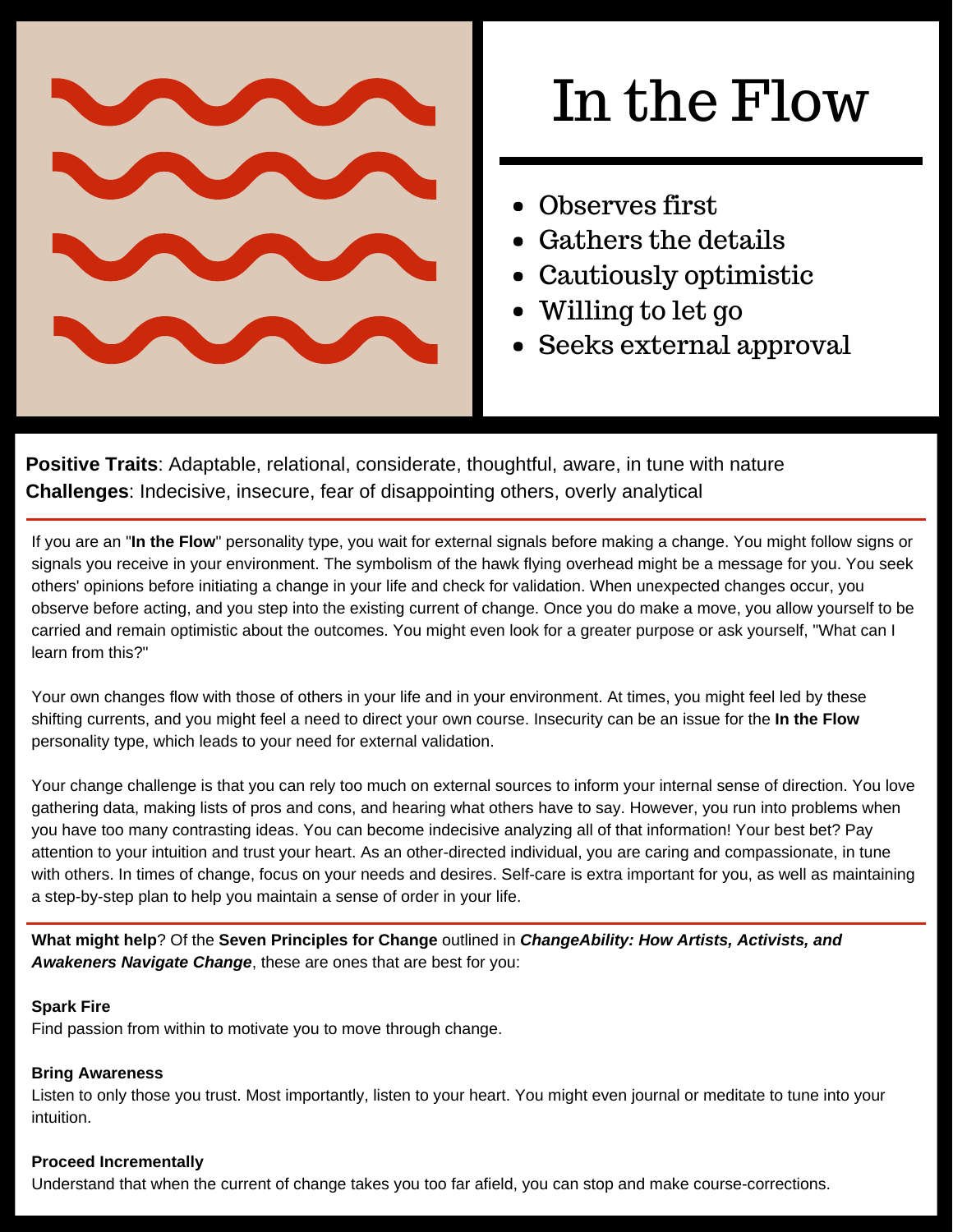

## ChangeAbility Virtuoso

- Able to meet change appropriately
- Works with 7 Principles for Change
- Overcomes fear and resistance
- Navigates change with ease

Add a little bit of body text **for Change** as a scaffolding of support when you meet changes in your life. You have developed strategies for If you are a "**ChangeAbility Virtuoso,**" you have learned to navigate change with ease. You use the **Seven Principles** overcoming fear and moving past resistance.

You realize that change is inevitable, and you are willing to remain optimistic, even in the midst of rapid changes. You flow with life's currents, accepting that there are circumstances in life beyond your control. You have faith during challenging times and enthusiasm during times of wanted change.

You can identify whether changes are internal or external, fast or slow. Because of this, you know how to adjust your mindset to avoid procrastination or resistance. You help others navigate their own life changes.

Here are the **Seven Principles for Change** outlined in **ChangeAbility: How Artists, Activists and Awakeners Navigate Change** by Sharon Weil.

#### **Bring Awareness**

Awareness can be experienced through sensation, perception, emotion, information, and understanding.

#### **Listen Deeply**

Listening deeply involves receiving information with all the senses. It requires curiosity, inquiry, and trusting what you hear.

#### **Find Community**

No one truly acts alone. Find Community means find support from others. You can share your vision and work together.

#### **Proceed Incrementally**

The best actions are those that begin small and steady and continue to grow over time.

#### **Align with Nature**

If you look to nature and natural systems for instruction, you can recognize patterns to help you locate yourself and prepare for what's to come.

#### **Have Hope** Hope is the spirit that cannot be crushed. It lifts you to new possibilities.

**Spark Fire** It is the heat that kindles passion and courage. It can burn through obstacles and fear.

To find out how to become a **ChangeAbility Virtuoso** and learn more about the **Seven Principles for Change,** read **ChangeAbility: How Artists, Activists and Awakeners Navigate Change** by Sharon Weil.

**Visit SharonWeilAuthor.com to join our community of change-makers.**